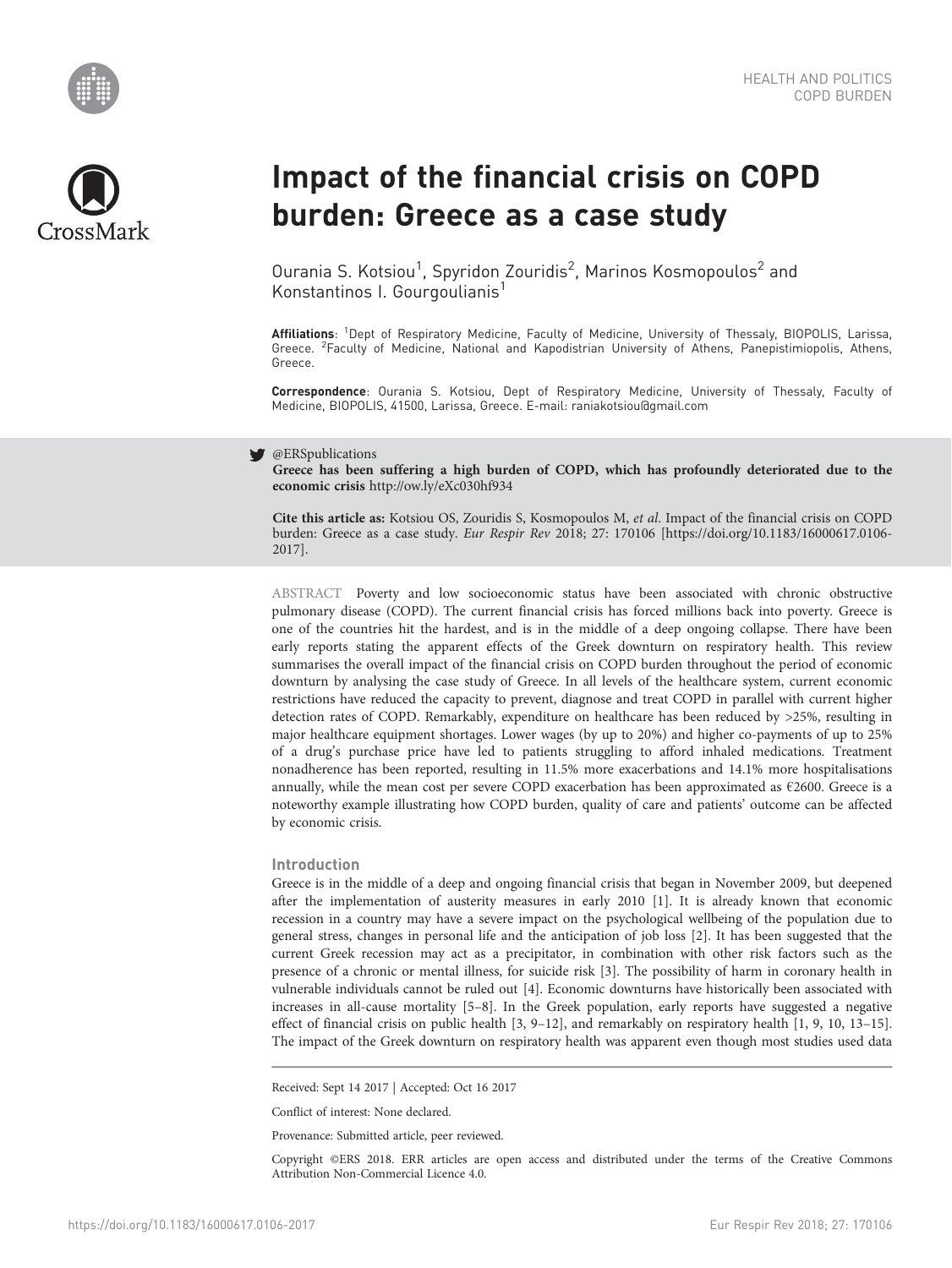covering only the first years of the crisis and reported its short-term effects [[16](#page-7-0)]. This article summarises the overall impact of the financial crisis on chronic obstructive pulmonary disease (COPD) burden throughout the period of economic downturn, analysing the case study of Greece. A computer-based search of the English literature was performed in PubMed and Scopus. The considerable body of information examined in this article includes epidemiological data, to a large extent, but not exclusively, presented in Greek studies.

# Estimating the global burden of COPD: prologue of a thorny and arduous problem

COPD is a leading cause of morbidity and mortality on a global scale. The prevalence of COPD has been estimated to be approximately 210 million cases worldwide [[17](#page-7-0)]. However, a recent consensus has increased this estimate to 328 million individuals [\[18](#page-7-0)], while some reports suggest there are now 600 million cases [[19](#page-7-0)]. COPD is the attributed cause of 2.9 million deaths, making it the third leading cause of mortality behind cardiovascular disease and cancer [\[20](#page-7-0)]. However, there appears to be great variance in COPD prevalence among countries, as supported by provincial prevalence estimates. In fact, with an estimated world prevalence of 9.2%, in countries of Latin America a mean 13.4% of the population is diagnosed with COPD [[21](#page-7-0)] compared to ∼6% in the USA [\[22, 23](#page-7-0)] and 8.6% in Japan [[24](#page-7-0)]. In Europe there is also high variability among studies, with estimates ranging from 4% to 10.2% [\[17](#page-7-0), [25\]](#page-7-0), while current data point to a probable value of ∼3% [\[25\]](#page-7-0). However, irrespective of world region and independent of prevalence within a region, COPD is substantially underdiagnosed, with only about 10– 15% of all cases identified globally [[26](#page-7-0)], while the rest elude diagnosis and early intervention [[26](#page-7-0)]. Underuse of spirometry and incorrectly performed or interpreted spirometry tests seem to be the reasons for such a high rate of under/misdiagnosis [[27](#page-7-0)].

# Investigating pre- and post-crisis prevalence of COPD in Greece

In Greece during the years before the financial crisis, only a few studies had provided prevalence estimates for COPD. At the start of the 21st century only three studies had presented epidemiological data, but none had used a standard definition to diagnose COPD, and the reported prevalence ranged from 9.6% to 17.1% [[28](#page-7-0)–[30\]](#page-7-0). Another study conducted between March and May 2001 estimated that the overall COPD prevalence in the population aged >35 years with a smoking history of >100 cigarettes per lifetime was ∼8.4% [\[31\]](#page-7-0). A study published 1 year later, performed in northern Greece and including the population over an extended age range, reported a lower COPD prevalence rate of 5.6% [[32\]](#page-7-0). One of the latest studies conducted before the Greek crisis began (from January 2006 to June 2007) included 15 primary healthcare centres in central Greece and documented a prevalence rate of 18.4% [\[33\]](#page-7-0). In contrast, a report from Cyprus found a lower COPD prevalence of 4.9% in 2008 [[34](#page-7-0)]. The variations observed in the prevalence rates were mainly due to differences in the diagnostic methods (symptoms, physician reports and spirometry) as data of comparable methodologies were lacking (definition of COPD, age and sex distribution and other population characteristics evaluated in each study).

In the years following the financial crisis only three studies were performed. The first was a nationwide Greek study (October 2010 to March 2011), which recorded a prevalence rate of 18.2% [[35](#page-7-0)]. The second, conducted in the same period, showed similar prevalence rates of 20.2% in females and 17.1% in males [\[36\]](#page-7-0). The third was a random nationwide digit-dialled telephone survey conducted in 2015, which found a self-reported COPD prevalence of 10.6% [[37](#page-7-0)].

Although there were obvious methodological differences, an increasing COPD prevalence rate seems to be apparent within the past 10 years, although high COPD prevalence rates are to be expected considering the high smoking rates in Greece compared with other European Union (EU) countries, as well as the rest of the world [\[17\]](#page-7-0).

# Investigating the pre- and post-crisis geographic distribution of COPD in Greece

The prevalence of COPD in Athens before the crisis was reported to be ∼6%, while in other urban areas (defined as cities with a population >10 000 people) it was estimated to be higher (10.1%) [\[31\]](#page-7-0). Specifically, it was reported that >50% of COPD patients lived in Athens or other urban areas [\[31\]](#page-7-0). Similarly, a study performed after the onset of the economic crisis found that 32.5% of newly diagnosed COPD patients were living in Athens and 32% in other urban areas [\[35\]](#page-7-0). A proposed explanation for this geographic variation in COPD rates is the limited access to spirometry in rural areas of Greece, which is strongly evident before and after the crisis [[33](#page-7-0)]. It is well documented that in primary healthcare settings in Greece there are a lack of specialised pulmonologists to perform spirometry, as well as a lack of training and feedback in diagnostic spirometry for general practitioners, both of which are major barriers to spirometry use [[38](#page-7-0)–[41](#page-7-0)]. Thus, the percentage of undiagnosed patients in primary healthcare settings is estimated to be very high, both pre- [\[33, 39](#page-7-0)] and post-crisis [[38](#page-7-0), [40, 41\]](#page-7-0). Notably, the study of SPYRATOS et al. [[38](#page-7-0)] reported that 52.6% of COPD cases remained undiagnosed.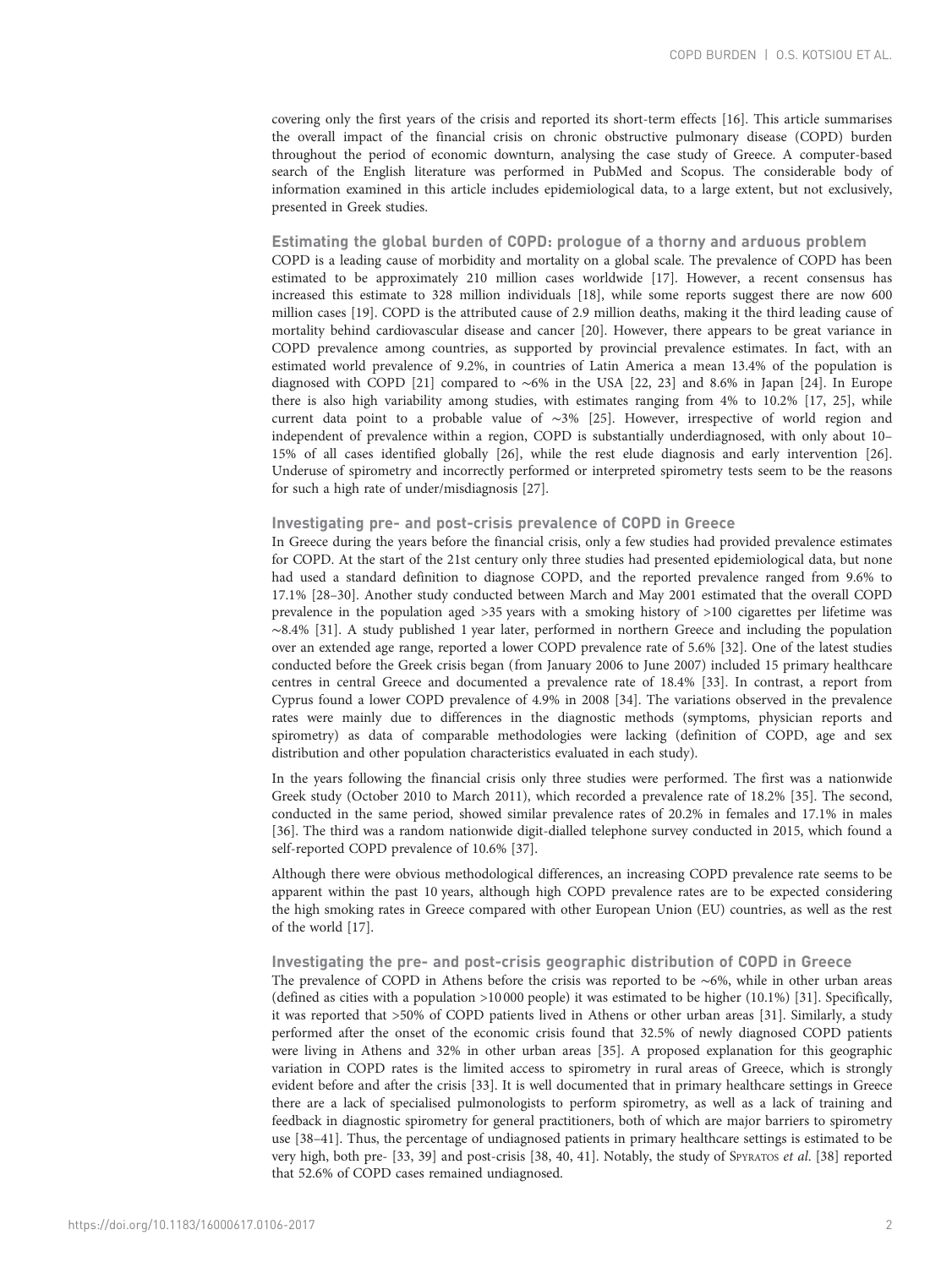Additionally, outdoor and indoor air pollution (such as second-hand smoking) experienced by populations living in urban areas is associated with the development of COPD. Both contribute substantially to the global burden of disease [[42\]](#page-7-0). It also appears that outdoor air pollution is a significant environmental trigger for acute exacerbations of COPD, leading to increasing symptoms, emergency department visits, hospital admissions and even mortality [\[43\]](#page-8-0). In 2015, the proportion of deaths (due to COPD, lung cancer and lower respiratory infections) attributable to ozone in Greece was estimated to be  $\geqslant 2.60$  per 100 000 people, among the highest globally [\[44\]](#page-8-0). Surprisingly, improvements in overall air quality have been reported by PARASKEVOPOULOU et al. [[45](#page-8-0)], who took recordings in a 5-year period following the crisis (May 2008 to April 2013) of the concentrations of major pollutants, such as particles with a 50% cut-off aerodynamic diameter of 2.5 μm and 10 μm and sulfate, which declined rapidly in urban areas such as Athens [[1,](#page-6-0) [45](#page-8-0)]. Low economic and industrial activity during the financial crisis has contributed to this decrease in air pollution [\[45\]](#page-8-0). Improvements in overall air quality are likely to have an important effect on COPD burden in the future.

# Profile of COPD patients in Greece during the crisis

A number of studies have shown that COPD has been more prevalent among smokers, older adults and males in Greece [[31](#page-7-0)–[33, 35](#page-7-0)]. COPD patients have displayed this profile both pre-crisis and throughout the crisis period. Tobacco smoking has clearly been shown to be the major environmental risk factor predisposing to the development of COPD, and a definite link has been established between the two entities. According to Greek data, 81.3% of COPD patients reported smoking for >15 pack-years [[31,](#page-7-0) [46](#page-8-0)] and only 10.2% of COPD patients were classified as never-smokers [[35](#page-7-0)].

As well as smoking intensity, age is also significantly associated with higher COPD prevalence in both men and women [\[31\]](#page-7-0). There is a linear increase in COPD prevalence with patients age [\[25, 31](#page-7-0)–[33\]](#page-7-0). The average age of COPD patients across studies was 71 and 68 years for the pre- [[33](#page-7-0)] and post-crisis period [\[35\]](#page-7-0), respectively. Comparably, global estimates have reported that 40% of patients are aged 40–60 years and 30% are aged >60 years [[25](#page-7-0)].

Both sexes seem to be affected, but with a higher prevalence in males [[31](#page-7-0)–[33, 35,](#page-7-0) [47](#page-8-0)]. In the pre-crisis period 73.3% of COPD patients in Greece were reported to be males [\[31\]](#page-7-0), while the sex-standardised COPD prevalence was 11.6% for men and 4.8% for women [\[31\]](#page-7-0). Analogous results were obtained from a study conducted in northern Greece, in which the prevalence of COPD in males was shown to be 8.2% and in females was 2.5% [\[32](#page-7-0)]. Likewise during the crisis, MITSIKI et al. [[35](#page-7-0)] estimated that the male to female ratio in Greece was 2.5:1 and another study conducted in 2010 in Thessaly (central Greece) in 2010 found that women represented 12.5% of COPD patients [[33](#page-7-0)].

Additionally, other sex-related differences in the Greek COPD population were recorded after the onset of the crisis [\[36\]](#page-7-0). Notably, it was highlighted that female patients tended to present at an earlier stage of COPD and had more comorbidities than male patients [\[36\]](#page-7-0). Consistently, it was documented that women had a 1.040-fold higher risk of having a cardiovascular disease than men [[48](#page-8-0)]. Moreover, female patients seemed to be younger and presented with a less severe stage of disease compared with males (24.6% and 13.3% of female patients and 17.2% and 22.1% of male patients were classified at Global Initiative for Chronic Obstructive Lung Disease (GOLD) stage I and IV, respectively), and attended more outpatient visits [\[36](#page-7-0)].

Certain patient groups among the Greek population also present with a high vulnerability to COPD development, including former employees within the shipbuilding industry, for whom COPD prevalence is ∼13% [\[49\]](#page-8-0).

# Socioeconomic status and COPD

Many other factors have been linked to increased risk of COPD development. Adjustment of patients according to educational level showed lower disease prevalence in the population with a higher educational level [[41](#page-7-0), [50\]](#page-8-0). This is similar to the results from a Danish study, which found that university graduates and people with ≥10 years of education presented lower rates of disease compared to those with <10 years of education [\[51](#page-8-0)]. In particular, a significant interplay seems to exist between COPD and socioeconomic status [\[52](#page-8-0)–[57](#page-8-0)]. A significant negative correlation between lung function ( primarily forced expiratory volume in 1 s and forced vital capacity) and socioeconomic status has been established [[54](#page-8-0)]. A relationship exists even after adjusting for smoking status, occupational exposure and race [[54](#page-8-0)]. Smoking is associated with a greater absolute mortality risk due to lung cancer or COPD for individuals in lower socioeconomic groups [[55](#page-8-0)–[58\]](#page-8-0). Income is inversely associated with COPD treatment initiation [\[57\]](#page-8-0). People with low income are also diagnosed with more severe stages of COPD and are more likely to be hospitalised [[58](#page-8-0)]. Moreover, it was found that low socioeconomic status is a major factor associated with chronic diseases and negatively affects access to healthcare services [[14](#page-7-0)]. Decreased wages (by 20%) and increased unemployment (from 9.6% to 26.5%) [\[1\]](#page-6-0), both consequences of the ongoing international economic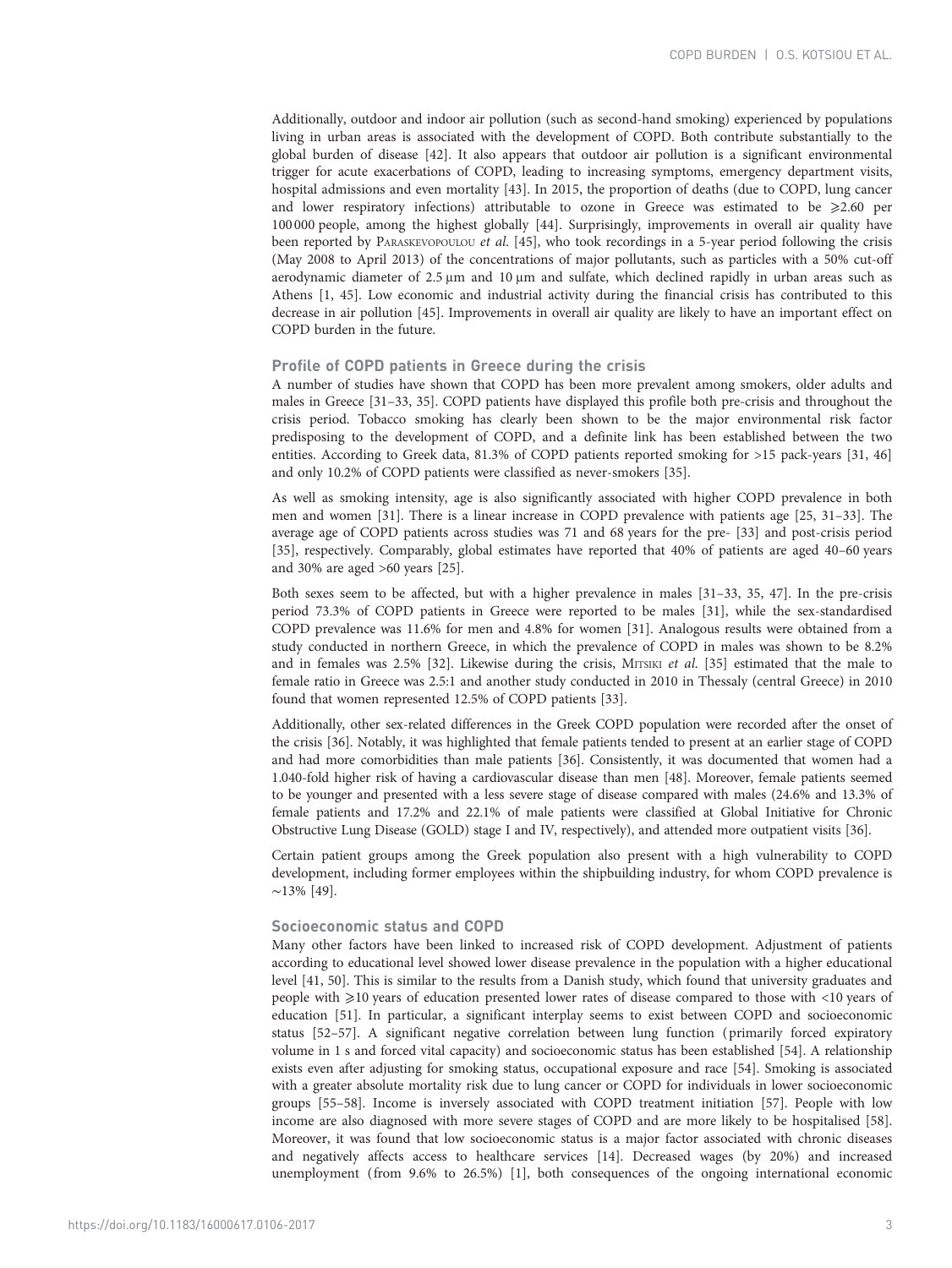turmoil, are the main reasons for the difficulties in access to healthcare services [[10](#page-7-0), [14\]](#page-7-0). There is little information concerning the broader term socioeconomic status of patients with COPD in Greece. Only one study has reported that most COPD patients were retired, had a low educational level and low monthly income [[59\]](#page-8-0). The majority came from the same social class, as indicated by similarities in their monthly income, their previous jobs and education level [\[59\]](#page-8-0).

# Respiratory mortality in Greece amid an economic crisis

Early reports from Greece have demonstrated a negative effect of the financial crisis on respiratory health, resulting in increases in poor self-rated health [\[60\]](#page-8-0), all-cause mortality [\[1, 5](#page-6-0), [10,](#page-7-0) [61](#page-8-0)], outbreaks of infectious diseases [[1,](#page-6-0) [12\]](#page-7-0), restrictions in access to healthcare [[1,](#page-6-0) [11, 12](#page-7-0), [60](#page-8-0), [62\]](#page-8-0) and mortality due to adverse events during medical treatment [\[61\]](#page-8-0). In terms of the number of years of life lost due to premature death in Greece, international reports found that from 2010 to 2015 COPD rose from the seventh to the fifth leading cause of premature death. In 2015, COPD was associated with 241.4 years of life lost among 100000 individuals (all sexes), which was, however, considerably lower than the national average [[63](#page-8-0)]. Additionally, a recent Greek study has reported that mortality from respiratory diseases has declined during the crisis, in contrast with its increasing trend before 2009 [\[1\]](#page-6-0) (with the exception of 2015, which showed an increase in all-cause mortality [\[1\]](#page-6-0)). Standardised mortality from all diseases of the respiratory system has decreased at an average rate of 3.2% per year during the crisis (97.1 per 100 000 in 2009 and 84.9 per 100 000 in 2013), in contrast to an average annual increase of 3.3% in the pre-crisis period (75.7 per 100 000 in 2001 and 97.1 per 100000 in 2009) [\[1](#page-6-0)]. The sharp decline in mortality from respiratory diseases observed until 2013 could be interpreted as an early sign of smoking reduction [[1](#page-6-0)] and increased physical activity levels [\[1\]](#page-6-0). However, the increase of respiratory mortality in 2015 indicated that factors influencing respiratory mortality may be more complex [\[1\]](#page-6-0). Analogous results have been obtained previously by TAPIA GRANADOS and IONIDES [[64](#page-8-0)], who reported that all-cause and respiratory mortality reductions in 2007–2010 were considerably larger than in 2004–2007. On the basis of the generalised European experience of the past 20 years, recessions, on average, have a beneficial short-term effect on the mortality of the adult population [\[64](#page-8-0)]. However, conflicting studies have indicated that economic downturns are historically associated with increases in mortality, mainly attributable to psychosocial stress due to unemployment [[65](#page-8-0)] or intentional violence [[6](#page-6-0)].

# Primary prevention of COPD in the years of economic crisis

COPD is becoming the scourge of modern society. Therefore, it is essential to develop efficient methods for primary prevention, early diagnosis and access to treatment in order to limit stage progression and disease exacerbations. Despite the significance of the aforementioned goals, their implementation in the Greek healthcare system in the case of COPD has not been satisfactory during the current turmoil.

Regarding the primary prevention of COPD, the main preventive measures are smoking avoidance and cessation. However, Greece is a leading tobacco-producing country in the context of the EU. It had the highest rate of tobacco consumption in the EU in 2010 [[66, 67](#page-8-0)], at 2458 cigarettes per capita [[67\]](#page-8-0). In subsequent nationwide studies the prevalence of smoking was estimated to be 42.6%, 41%, 38.1% and 38.2% in 2008, 2010, 2011 and 2013, respectively [\[46, 67](#page-8-0), [68\]](#page-8-0). Similarly, according to estimates of the European Commission for 2015, approximately three-quarters of daily Greek smokers revealed high smoking frequency (>15 cigarettes per day), while 24.8% of daily Greek smokers reported smoking ⩾25 cigarettes per day [[48](#page-8-0), [67\]](#page-8-0). A recently published study has estimated that the prevalence of current smoking in Greece among women (25.7%) is by far the highest among all European countries [\[67, 69](#page-8-0)] and considerably higher among the youngest age groups [\[67](#page-8-0), [70](#page-8-0)]. Specifically, the prevalence of smoking was quite low among the population aged  $\geq 65$  years before the crisis and this has not changed in recent years [\[1\]](#page-6-0). Furthermore, according to a study conducted in the midst of the crisis, the prevalence of current smoking was found to increase with higher levels of education, especially in women, which is in contrast to the patterns of smoking in the West [\[67, 71\]](#page-8-0). It is well known that in the western social context smoking is more prevalent among individuals with lower education [\[67, 71](#page-8-0)]. The data from RACHIOTIS et al. [\[67](#page-8-0)] supported the findings that in western countries lower educated people smoked more than higher educated people. The data obtained by CAVELAARS et al. [[71](#page-8-0)] documented that the highest odds ratios among less educated younger men were observed in Norway, Sweden, France and Great Britain, whereas among less educated older men the highest odds ratios were observed in Great Britain and Norway. Furthermore, this finding cannot explain the higher reported prevalence rates of COPD in lower educational levels [[42](#page-7-0), [50, 51](#page-8-0), [59\]](#page-8-0). Thus, tobacco prevention strategies should mainly target these smoking groups [[67](#page-8-0)]. Generally, a shift towards less healthy behaviour was noticeable after the economic crisis, as has been observed in two recent Greek studies [[72](#page-8-0), [73](#page-8-0)].

On the contrary, other data has documented that, in Greece, tobacco consumption has declined sharply [\[1](#page-6-0), [46, 48, 50, 68](#page-8-0)]. Specifically, the studies show that the prevalence of smoking declined from 42% to 38%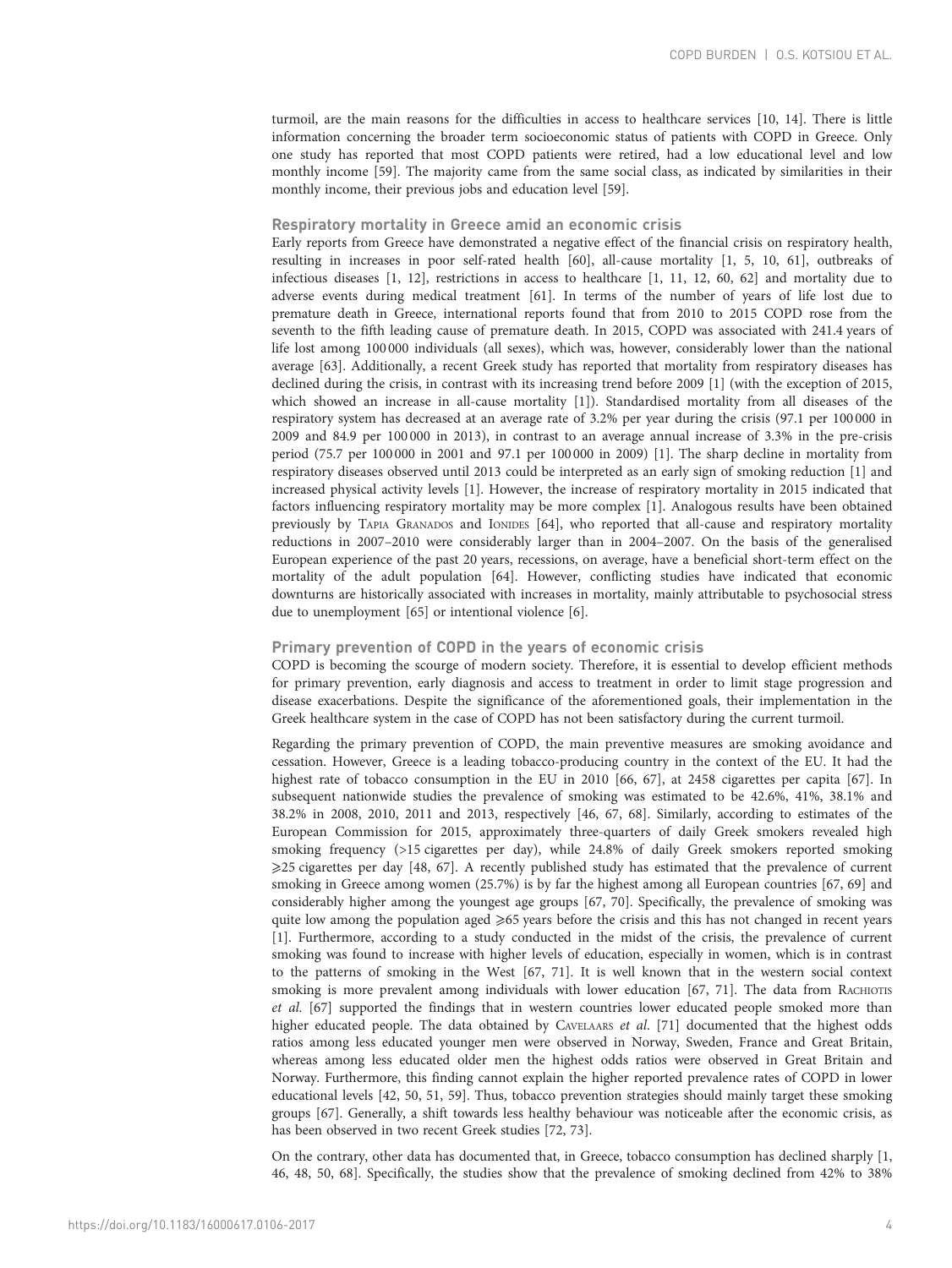with 540 000 fewer adult smokers in 2015 compared to 2008 [\[1,](#page-6-0) [50](#page-8-0), [68\]](#page-8-0), and annual cigarette consumption per capita decreased by 37.5% between 2009 and 2014, dropping from 3.164 to 1.979 cigarettes, a change mostly achieved within the first couple of years [[1](#page-6-0), [46, 50, 68](#page-8-0)]. Therefore, the overall population exposure to smoking during the crisis is likely to be much lower than previously reported, despite poor enforcement of tobacco control measures by successive Greek governments [[1,](#page-6-0) [68](#page-8-0)]. The conflicting data on this issue highlight subject matter for further investigation in Greece.

But what is generally known regarding smoking behaviour during economic strain? The literature regarding this topic is an assortment of opposing data. It is supported historically that economic downturns are associated with higher rates of morbidity, all-cause mortality and poorer health status [[3, 6](#page-6-0)– [8](#page-7-0), [74](#page-8-0)–[79\]](#page-9-0). The association between economic turmoil as a destructive health promoter that leads to high cigarette smoking rates is a matter of debate [\[3, 6](#page-6-0)–[8, 10](#page-7-0), [74](#page-8-0)–[79\]](#page-9-0). Economic collapse, through a detrimental impact on the employment sector, by lowering lower-paid employees' wages and increasing unemployment, may lead to a shift towards less healthy lifestyle choices such as smoking [\[74](#page-8-0)–[79](#page-9-0)]. It has been found that there is a noticeable decline in the happiness levels in countries that are hit hard by recession, so a sovereign debt crisis may affect smoking behaviour [\[74](#page-8-0)–[79](#page-9-0)]. Smokers may be citing an increase in perceived stress to justify their relapse or failure to quit, and they are unable to quit their ongoing behaviour because of the offsetting increase in stress, thus falling into a vicious circle [[74](#page-8-0)–[79](#page-9-0)]. However, other studies have reported that economic recession is associated with a decline in the prevalence of cigarette smoking [\[1\]](#page-6-0) and that a crisis may be health promoting [[68](#page-8-0), [80](#page-9-0)–[82](#page-9-0)]. The effects on smoking behaviour appear to be largely influenced by price increases [\[1](#page-6-0)]. Reduced disposable income has been the main driver of this decline potentially leading to a significant long-term health gain [\[1](#page-6-0)], as it has transformed cigarettes into luxury goods [[1](#page-6-0), [81](#page-9-0)]. Additional research in that direction actually characterises cigarette smoking as a cause of stress and, furthermore, smoking cessation as a valuable way to break the stress cycle [[80](#page-9-0)–[83\]](#page-9-0). Finally, a former smoker who experiences a drop in income may be less tempted to start smoking again because of the reduced affordability of cigarettes [\[84, 85](#page-9-0)].

It has been reported that even a brief 3-min period of counselling urging a smoker to quit can be effective and should be conducted by a healthcare provider, as a minimum [[36](#page-7-0), [86, 87](#page-9-0)]. Smoking cessation counselling in primary care accounts for 9% of patients with COPD quitting smoking; however, if no intervention takes place this decreases to 4% [\[36,](#page-7-0) [87](#page-9-0)]. Furthermore, regarding smoking cessation, a notable difference is found when looking at the education level of smokers. Those with the lowest educational level ( primary or less) have the highest percentage of quitting (61.0%) [[50](#page-8-0)]. However, recently published work has reported that the majority of patients are still smoking at the time of diagnosis and 30–50% of COPD patients keep smoking after diagnosis [\[87](#page-9-0)].

Moreover, Greece is among 10 countries in the World Health Organization European Region to have introduced comprehensive policies for smoke-free public areas [\[46\]](#page-8-0). At the same time, findings show that exposure to smoking in public places remained very high during the crisis [[46](#page-8-0)]. Implementation of existing smoke-free legislation has been inconsistent and the majority of the population is regularly exposed to second-hand smoke [\[46\]](#page-8-0). It is noteworthy that more than nine out of 10 individuals are exposed to second-hand smoke when visiting bars/nightclubs, more than seven out of 10 are exposed when visiting restaurants [\[67\]](#page-8-0), and more than half of those who work indoors are exposed [\[46,](#page-8-0) [88](#page-9-0)]. In total, 90% of the Greek population is exposed to tobacco smoke (current smoking and second-hand smoke) [\[67](#page-8-0)].

# Secondary prevention of COPD in the years of economic crisis

Secondary prevention aims to detect airway obstruction when it is still relatively mild and treatable [\[89\]](#page-9-0). Studies focusing on Greek primary healthcare settings reveal that COPD is mainly undiagnosed [\[33, 38](#page-7-0)–[41,](#page-7-0) [90](#page-9-0)]. Ideally, approaches to achieve the goal of early diagnosis in COPD need a major overhaul, and a culture change is required in primary-care settings. For this reason, a higher index of suspicion, as well as wider use of spirometry for diagnosis, are proposed [\[33, 38](#page-7-0)–[41,](#page-7-0) [89](#page-9-0)–[91\]](#page-9-0). A study conducted at the beginning of the economic recession revealed major shortages in rural primary healthcare equipment; only 4.6% of rural doctors had spirometers available for clinical use [[91](#page-9-0)]. Moreover, Greece has high variability in the distribution of pulmonologists, and therefore significantly different rates may be observed among regions, independent of population risk factors [[35](#page-7-0)]. Interestingly, a positive correlation has been reported between COPD diagnosis and private care settings [[35](#page-7-0)], probably due to the lack of equipment and/or specialised pulmonologists in the Greek public healthcare system [\[92\]](#page-9-0). In 2011 there were reports of a 40% reduction in public hospital budgets, while between 2009 and 2014 total health expenditure fell from 10.1% of the gross domestic product to 6%, a decrease of >25% [[92](#page-9-0)–[95\]](#page-9-0).

Crucially, an alarming pattern emerges from the comparison of COPD prevalence in the insured population and general population estimates. The use of data from EOPYY (National Organization for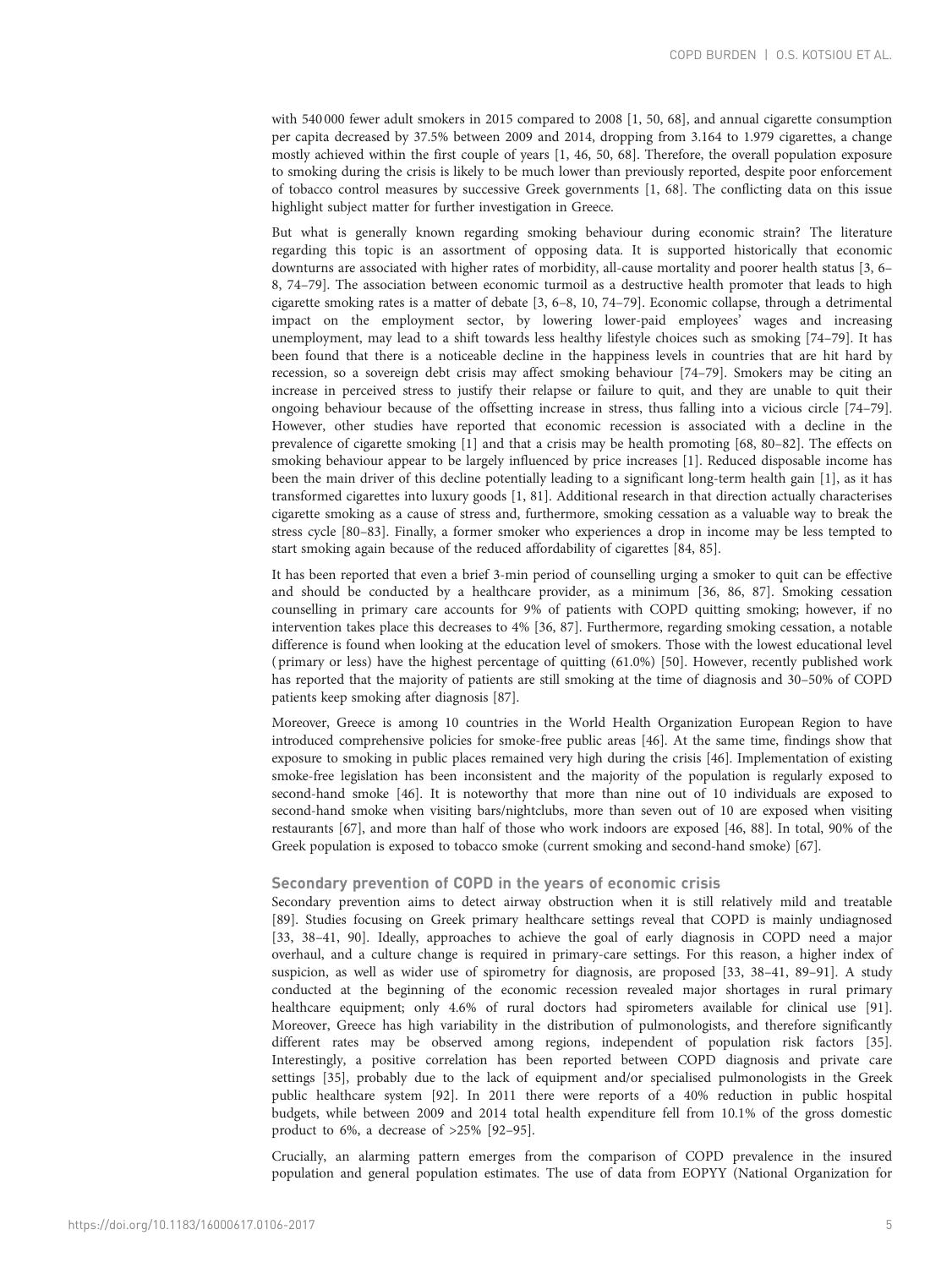Healthcare Services Provision) revealed 174 357 patients on COPD treatment, compared to the total number of almost 9.9 million who were reported to be insured in 2011 [[13](#page-7-0), [96, 97](#page-9-0)]. It is worth mentioning that 2 million patients were thereafter excluded from public insurance and, thus, could not access mainstream healthcare services. This fact has important clinical implications regarding non-diagnosis and no treatment of COPD [\[11](#page-7-0)–[13,](#page-7-0) [96](#page-9-0), [97\]](#page-9-0).

# Tertiary prevention of COPD in the years of economic crisis

Tertiary prevention is paramount to monitor and manage symptoms with proper treatment, prevent relapse, and promote health and functioning in patients with COPD. Thus, in the vulnerable post-diagnosis phase, aftercare and follow-up aim to stabilise treatment effects and prevent relapse or re-admission. Barriers to healthcare access have emerged as one of the main negative consequences of austerity, as the proportion of Greek adults who reported unmet healthcare needs more than doubled in just 5 years, with 12.2% of respondents citing cost as the main reason for not receiving treatment or diagnostic tests [[14](#page-7-0), [15,](#page-7-0) [95](#page-9-0)]. Furthermore, from 2009 onwards, public pharmaceutical expenditure followed a downward trend, from approximately  $\epsilon$ 5.3 billion in 2009 to approximately  $\epsilon$ 2 billion in 2014, notably by cutting the prices paid for drugs and promoting the increased use of generics [[14](#page-7-0), [93](#page-9-0)–[95](#page-9-0)]. At the same time, average out-of-pocket expenditure almost doubled between 2010 and 2015, mostly attributed to increased cost-sharing rates for prescription drugs and healthcare services, either as user fees for public services or increasing use of private services [[14](#page-7-0), [93](#page-9-0)-[95\]](#page-9-0). This suggests that unmet healthcare needs increased after the enactment of austerity measures in Greece, mainly due to patients' difficulty in covering the costs of medical care [[98](#page-9-0)].

## Treatment adherence during crisis

One of the most important issues facing Greek society is the poor adherence of both physicians and patients to COPD treatment. Over the past few years it has been demonstrated that clinical practitioners deviate significantly from GOLD guidelines for COPD management [\[99, 100\]](#page-9-0). Recent studies have shown overtreatment in the early stages of COPD, with only approximately half of patients treated according to GOLD guidelines [[35](#page-7-0), [38](#page-7-0), [99, 100](#page-9-0)]. The combination of long-acting β-agonists/inhaled corticosteroids has the highest prescription rates and absorbs most of the pharmaceutical expenditure for COPD [\[99, 100](#page-9-0)]. Moreover, a cumulative 44.8% of patients are treated with triple COPD treatment [\[99, 100\]](#page-9-0). In other words, adherence to treatment differs from expected in all grades, in most cases [[37](#page-7-0), [99, 100](#page-9-0)].

With regard to COPD patients' treatment adherence, high rates of non-compliance have been documented, as the majority lower the doses of their medication because they are struggling to afford the cost [\[13, 39, 41,](#page-7-0) [100](#page-9-0)–[102\]](#page-9-0), while 46% of patients forget or consciously stop medicating properly [[13](#page-7-0), [39](#page-7-0), [41,](#page-7-0) [100](#page-9-0)–[102](#page-9-0)]. Remarkably, despite the fact that health seems to be the last expenditure category for which chronic patients would be willing to decrease spending, one in five patients are forced to reduce spending for their health conditions [[102\]](#page-9-0). More convincingly, according to SKROUMPELOS et al. [102], patients with COPD report a significant decrease in spending for physician visits (17.5%), examinations (14.7%) and COPD drugs (5.8%) during the crisis.

During the last decade, state-funded pensions have suffered major reductions, while public insurance has increased patients' co-payment percentages from 10% to 25% for prescribed medication [[9, 11](#page-7-0), [13\]](#page-7-0). Taking into consideration that the majority are current veteran retirees [[103\]](#page-9-0) also suffering from other comorbidities [\[11\]](#page-7-0), medication for chronic conditions such as COPD has become inaccessible for many patients [\[11, 13,](#page-7-0) [86](#page-9-0), [103](#page-9-0)]. The mean annual cost of treatment for each stable COPD patient has been estimated to be €952.92, of which €239.91 has been paid by the patients [\[13\]](#page-7-0). The pharmacological cost of treatment for COPD patients seems to be considerable in all disease stages [[13](#page-7-0), [104\]](#page-9-0), leading to insufficient treatment [\[87\]](#page-9-0). Thus, the health of the Greek population is exposed to further risks [[87\]](#page-9-0). Patients omitting taking their drugs were found to have 11.5% more exacerbations and 14.1% more hospitalisations annually, and they were more likely to be admitted to an intensive care unit (ICU) [[41](#page-7-0)]. Another phenomenon is the challenge of changing prescribed drugs to generics, otherwise patients have to bear the cost on their own [[13,](#page-7-0) [87](#page-9-0), [95, 102, 105\]](#page-9-0). Hence, serious adverse events lead to higher costs due to disease complications [\[13,](#page-7-0) [106, 107](#page-9-0)]. However, MITSIKI et al. [[35](#page-7-0)] have reported that newly diagnosed COPD cases present a better compliance to treatment than the known COPD group.

Moreover, having a caregiver at home, which is common practice in Greece, may also improve treatment adherence [\[87\]](#page-9-0). Informal caregiving is the major type of home care, with nonfamily members playing a significant role [\[87\]](#page-9-0). According to a recent study, carers frequently report that they are unprepared to undertake a proper caring role as they do not initially realise the nature of COPD and its long-term implications [[87\]](#page-9-0). Therefore, a well-planned multidisciplinary cooperation between healthcare professionals and caregivers is more than necessary [[87](#page-9-0)].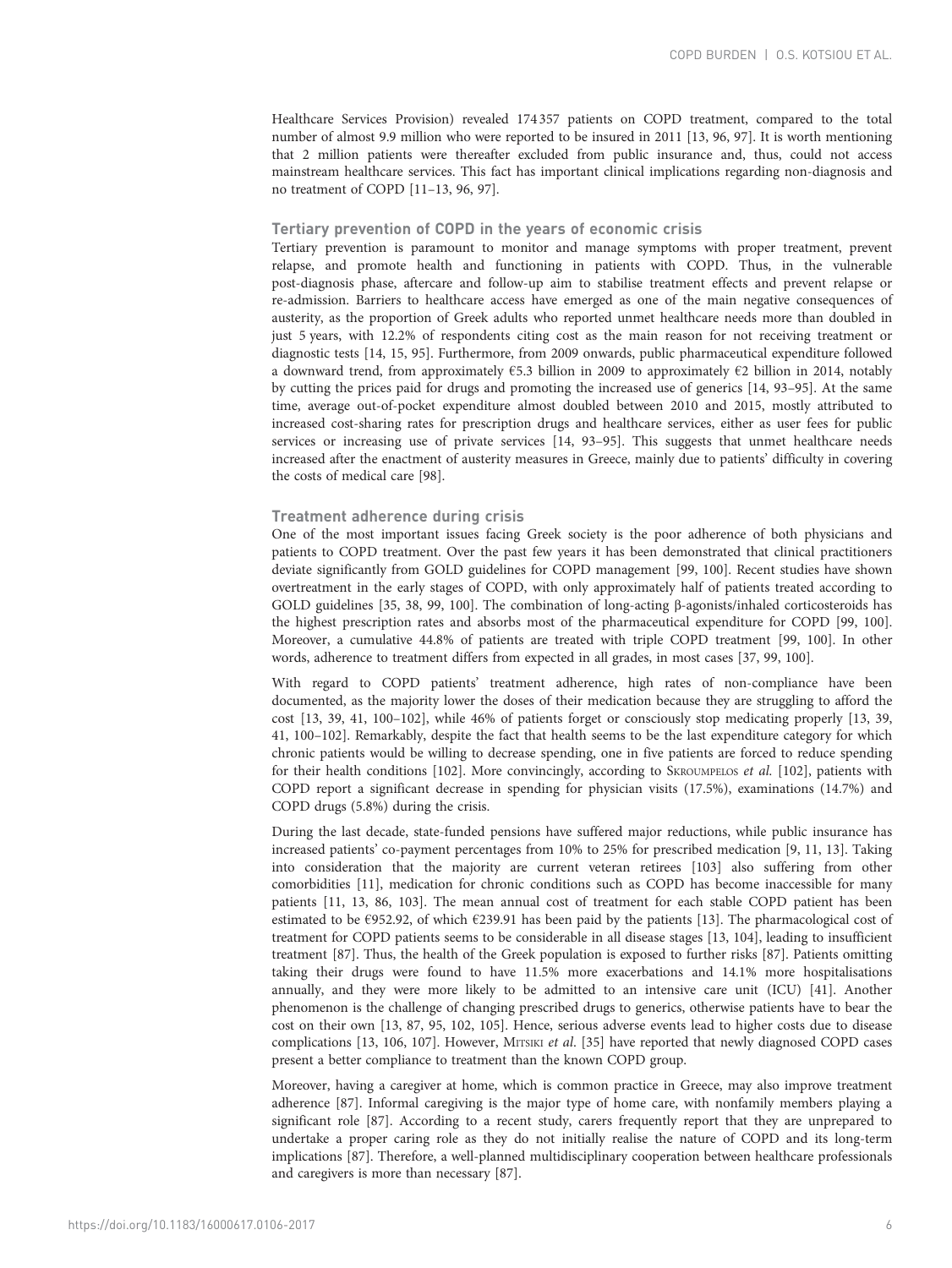# <span id="page-6-0"></span>Economic burden of COPD exacerbations during the Greek crisis

Disease progression is variable, but acute exacerbations of COPD are debilitating, often trigger hospital admission with major economic consequences, and hasten a progressive decline in pulmonary function [\[108](#page-9-0)]. Currently, it has been supported that about half of COPD exacerbations constitute severe exacerbations [\[13,](#page-7-0) [106](#page-9-0)], which poses a significant economic burden on society. More specifically, nowadays it is estimated that per severe exacerbation €1711 will be spent and only €621 will be reimbursed by social security funds [[106\]](#page-9-0). Additionally, the cost has been shown to increase in a linear fashion in the case of advanced disease (GOLD grades A–D) [\[41,](#page-7-0) [106](#page-9-0)]. Recently it was estimated that the mean cost of an exacerbation for Stage IV patients is approximately €2600, while for patients at Stages I, II and III it is approximately €1400 [[99](#page-9-0), [106, 107\]](#page-9-0). Combination therapies, as well as the cost of comorbidity-associated management, are the reasons for the large increase in medication expense in this group of patients [[106](#page-9-0), [107](#page-9-0)]. Another study estimated the annual per-patient direct costs (including the cost of exacerbations, hospitalisation and pharmaceutical treatment) of COPD to be €2810, 54% of which reflected the management of exacerbations [\[109](#page-9-0)]. When indirect (work loss days per year and other productivity losses) and patient time costs were added to direct costs, the total annual burden of COPD in Greece rose sharply to  $€4730$  per patient [[109\]](#page-9-0).

# Economic burden of COPD hospitalisations in times of austerity

The economic burden of the disease increases not only with increasing disease severity and exacerbations, but is also substantially augmented by hospitalisations and especially admissions to ICUs [\[41](#page-7-0), [102\]](#page-9-0). Greek data during the crisis show that almost half of patients with moderate-to-severe exacerbations required hospitalisation [\[106](#page-9-0), [107](#page-9-0)]. Furthermore, unregulated self-medication increases the risk of complications, exacerbations and hospitalisation [\[106](#page-9-0), [107\]](#page-9-0).

It has been found that patients with GOLD Stage IV have five-fold higher than expected hospitalisations and nearly three-fold higher risk of admission to the ICU compared to Stage I patients [[41](#page-7-0)]. Mean hospitalisation cost per COPD patient increases slightly with severity of disease [[108\]](#page-9-0). Importantly, a cost ranging from  $\epsilon$ 863 to  $\epsilon$ 1446 has been estimated just for hospitalisation due to exacerbation, while the average cost per exacerbation, weighted with the probability of requiring hospitalisation in an ICU, has been estimated to be €209 [\[108](#page-9-0)].

Consequently, the number of comorbidities is also a determinant factor for more hospitalisations and length for stay. Notably, data showed that patients with at least four comorbidities are 78.5% more likely to have an exacerbation, have 3.2 times more hospitalisations annually, and spend 12.8% more days in hospital compared with patients with no comorbidities [\[41](#page-7-0)]. The same group of patients had 5.5 times higher odds of being admitted into an ICU, and when that happened they spent more days there than patients without comorbidities [\[41](#page-7-0)].

# **Conclusions**

COPD affects humanity with significant economic impact. Countries that are devoid of financial resources face particular challenges in dealing with the disease. The majority of the related literature, concentrating on Greece as a noteworthy case study, demonstrates how economic crisis and austerity measures can affect COPD burden, quality of care and patients' outcomes. In all levels of the healthcare system, economic restrictions have reduced the capacity to prevent, diagnose and treat COPD. In the fight against the disease, it is critical to monitor its burden regarding economic crisis in order to secure that the optimal distribution of state funding will adapt to current health needs.

# Acknowledgements

All authors contributed to the content of this manuscript and to approval of the final version to be submitted.

### References

- 1 Filippidis FT, Gerovasili V, Man WDC, et al. Trends in mortality from respiratory system diseases in Greece during the financial crisis. Eur Respir J 2016; 48: 1487–1489.
- 2 Ferrie JE, Shipley MJ, Stansfeld SA, et al. Effects of chronic job insecurity and change in job security on self reported health, minor psychiatric morbidity, physiological measures, and health related behaviours in British civil servants: the Whitehall II study. J Epidemiol Commun Health 2002; 56: 450–454.
- 3 Ntountoulaki E, Paika V, Papaioannou D, et al. The relationship of the perceived impact of the current Greek recession with increased suicide risk is moderated by mental illness in patients with long-term conditions. J Psychosom Res 2017; 96: 98–105.
- 4 Virtanen M, Nyberg ST, Batty GD, et al. Perceived job insecurity as a risk factor for incident coronary heart disease: systematic review and meta-analysis. BΜJ 2013; 347: f4746.
- 5 Vlachadis N, Vrachnis N, Ktenas E, et al. Mortality and the economic crisis in Greece. Lancet 2014; 383: 691.
- 6 Stuckler D, Basu S, Suhrcke M, et al. The public health effect of economic crises and alternative policy responses in Europe: an empirical analysis. Lancet 2009; 374: 315–323.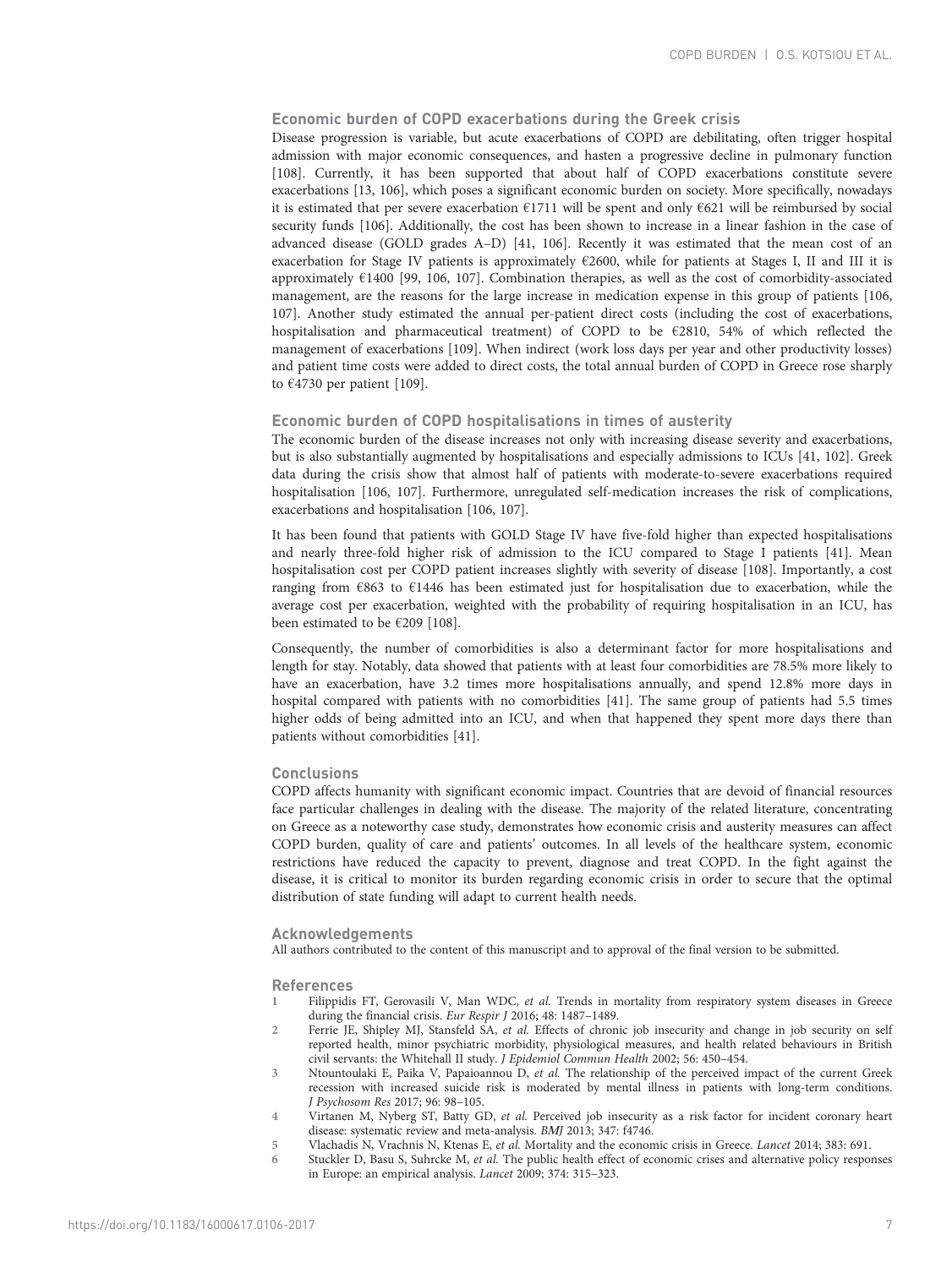- <span id="page-7-0"></span>7 Tapia Granados JA. Increasing mortality during the expansions of the US economy, 1900–1996. Int J Epidemiol 2005; 34: 1194–1202.
- 8 Brenner MH. Relation of economic change to Swedish health and social well-being, 1950–1980. Soc Sci Med 1987; 25: 183–195.
- 9 Karamanoli E. Financial crisis harms respiratory health in Greece. *Lancet Respir Med* 2013; 1: 511–512.<br>10 Kentikelenis A. Karanikolos M. Papanicolas I. *et al.* Health effects of financial crisis: omens of a Gree
- Kentikelenis A, Karanikolos M, Papanicolas I, et al. Health effects of financial crisis: omens of a Greek tragedy. Lancet 2011; 378: 1457–1458.
- 11 Kondilis E, Giannakopoulos S, Gavana M, et al. Economic crisis, restrictive policies, and the population's health and health care: the Greek case. Am J Public Health 2013; 103: 973–979.
- 12 Bonovas S, Nikolopoulos G. High-burden epidemics in Greece in the era of economic crisis. Early signs of a public health tragedy. J Prev Med Hyg 2012; 53: 169–171.
- 13 Stafyla E, Kerenidi T, Gerogianni I, et al. The pharmacological cost of COPD during Greek economic crisis. Int J Chron Obstruct Pulmon Dis 2017; 12: 461–466.
- 14 Kyriopoulos II, Zavras D, Skroumpelos A, et al. Barriers in access to healthcare services for chronic patients in times of austerity: an empirical approach in Greece. Int J Equity Health 2014; 13: 54.
- 15 Zavras D, Zavras AI, Kyriopoulos I-I, et al. Economic crisis, austerity and unmet healthcare needs: the case of Greece. BMC Health Serv Res 2016; 16: 309.
- 16 Bacigalupe A, Shahidi FV, Muntaner C, et al. Why is there so much controversy regarding the population health impact of the great recession? Reflections on three case studies. Int J Health Serv 2016; 46: 5–35.
- 17 Bousquet J, Kiley J, Bateman ED, et al. Prioritised research agenda for prevention and control of chronic respiratory diseases. Eur Respir J 2010; 36: 995–1001.
- 18 López-Campos JL, Tan W, Soriano JB. Global burden of COPD. Respirology 2016; 2: 14–23.
- 19 Soriano JB, Rodríguez-Roisin R. Chronic obstructive pulmonary disease overview: epidemiology, risk factors, and clinical presentation. Proc Am Thorac Soc 2011; 8: 363–367.
- 20 Mathers CD, Loncar D. Projections of global mortality and burden of disease from 2002 to 2030. PLoS Med 2006; 3: e442.
- 21 Ciapponi A, Alison L, Agustina M, et al. The epidemiology and burden of COPD in Latin America and the Caribbean: systematic review and meta-analysis. COPD 2014; 11: 339–350.
- 22 Zhang X, Holt JB, Lu H, et al. Multilevel regression and poststratification for small-area estimation of population health outcomes: a case study of chronic obstructive pulmonary disease prevalence using the behavioral risk factor surveillance system. Am J Epidemiol 2014; 179: 1025–1033.
- 23 Diaz-Guzman E, Mannino DM. Epidemiology and prevalence of chronic obstructive pulmonary disease. Clin Chest Med 2014; 35: 7–16.
- 24 Fukuchi Y, Nishimura M, Ichinose M, et al. COPD in Japan: the Nippon COPD epidemiology study. Respirology 2004; 9: 458–465.
- 25 Adeloye D, Chua S, Lee C, et al. Global and regional estimates of COPD prevalence: systematic review and meta-analysis. J Glob Health 2015; 5: 020415.
- 26 Soriano JB. An epidemiological overview of chronic obstructive pulmonary disease: what can real-life data tell us about disease management? COPD 2017; 14: Suppl. 1, S3–S7.
- 27 Rothnie KJ, Chandan JS, Goss HG, et al. Validity and interpretation of spirometric recordings to diagnose COPD in UK primary care. Int J Chron Obstruct Pulmon Dis 2017; 12: 1663–1668.
- 28 Gourgoulianis KI, Katikos P, Moraitis M, et al. Chronic bronchitis in rural and industrial areas. Ann Agric Environ Med 2000; 7: 29–31.
- 29 Tabak C, Feskens EJ, Heederik D, et al. Fruit and fish consumption: a possible explanation for population differences in COPD mortality (the Seven Countries Study). Eur J Clin Nutr 1998; 52: 819–825.
- 30 Vrachnis N, Iliodromitou Z, Hamos B. The prevalence of chronic obstructive pulmonary disease in Greeks over 55 years. Arch Hellenic Med 1998; 15: 565–570.
- 31 Tzanakis N, Anagnostopoulou U, Filaditaki V, et al. Prevalence of COPD in Greece. Chest 2004; 125: 892–900.
- 32 Sichletidis L, Tsiotsios I, Gavriilidis A, et al. Prevalence of chronic obstructive pulmonary disease and rhinitis in northern Greece. Respiration 2005; 72: 270–277.
- 33 Minas M, Hatzoglou C, Karetsi E, et al. COPD prevalence and the differences between newly and previously diagnosed COPD patients in a spirometry program. Prim Care Respir J 2010; 19: 363–370.
- 34 Zachariades AG, Zachariadou T, Adamide T, et al. Prevalence of chronic obstructive pulmonary disease in Cyprus: a population-based study. COPD 2012; 9: 259–267.
- 35 Mitsiki E, Bania E, Varounis C, et al. Characteristics of prevalent and new COPD cases in Greece: the GOLDEN study. Int J Chron Obstruct Pulmon Dis 2015; 10: 1371–1382.
- 36 Papaioannou AI, Bania E, Alexopoulos EC, et al. Sex discrepancies in COPD patients and burden of the disease in females: a nationwide study in Greece (Greek Obstructive Lung Disease Epidemiology and health ecoNomics: GOLDEN study). Int J Chron Obstruct Pulmon Dis 2014; 9: 203–213.
- 37 Kourlaba G, Hillas G, Vassilakopoulos T, et al. The disease burden of chronic obstructive pulmonary disease in Greece. Int J Chron Obstruct Pulmon Dis 2016; 11: 2179–2189.
- 38 Spyratos D, Chloros D, Michalopoulou D, et al. Estimating the extent and economic impact of under and overdiagnosis of chronic obstructive pulmonary disease in primary care. Chron Respir Dis 2016; 13: 240–246.
- 39 Minas M, Verrou-Katsarou I, Mystridou P, et al. Two-year mortality of patients with COPD in primary health care: an observational study. Int J Gen Med 2012; 5: 815–822.
- 40 Kotrogianni F, Malli F, Gourgoulianis KI. Underdiagnosis of respiratory diseases during an economic downturn and the need for spirometry as a screening test. J Bras Pneumol 2013; 39: 254–255.
- 41 Alexopoulos EC, Malli F, Mitsiki E, et al. Frequency and risk factors of COPD exacerbations and hospitalizations: a nationwide study in Greece (Greek Obstructive Lung Disease Epidemiology and health ecoNomics: GOLDEN study). Int J Chron Obstruct Pulmon Dis 2015; 10: 2665–2674.
- 42 GBD 2015 Chronic Respiratory Disease Collaborators. Global, regional, and national deaths, prevalence, disability-adjusted life years, and years lived with disability for chronic obstructive pulmonary disease and asthma, 1990–2015: a systematic analysis for the Global Burden of Disease Study 2015. Lancet Respir Med 2017; 5: 691–706.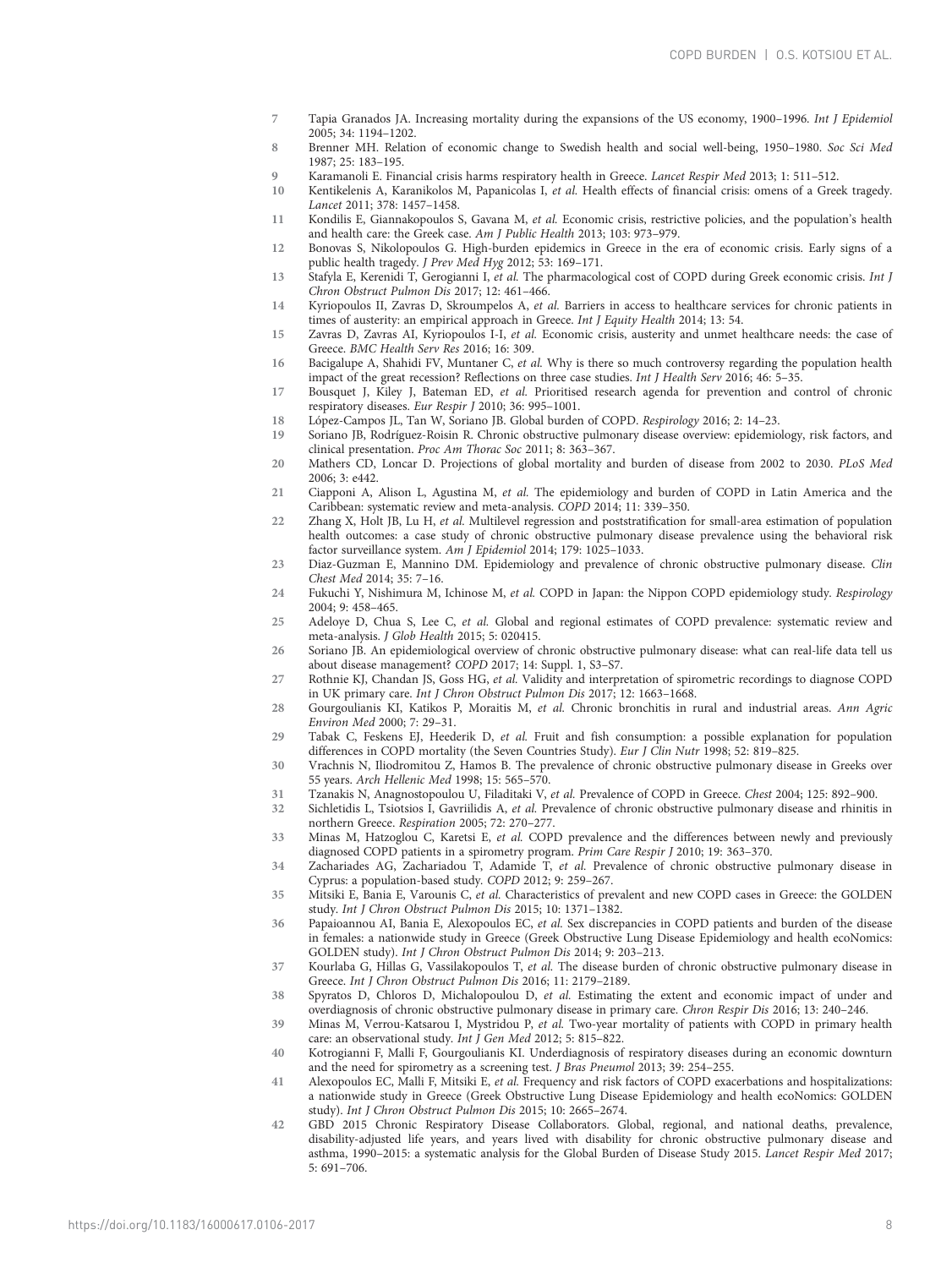- <span id="page-8-0"></span>43 Ko FW, Hui DSC. Air pollution and chronic obstructive pulmonary disease. Respirology 2012; 17: 395–401.<br>44 Cohen AJ Brauer M. Burnett R. et al. Estimates and 25-year trends of the global burden of disease attrib
- Cohen AJ, Brauer M, Burnett R, et al. Estimates and 25-year trends of the global burden of disease attributable to ambient air pollution: an analysis of data from the Global Burden of Diseases Study 2015. Lancet 2017; 389: 1907–1918.
- 45 Paraskevopoulou D, Liakakou E, Gerasopoulos E, et al. Sources of atmospheric aerosol from long-term measurements (5 years) of chemical composition in Athens, Greece. Sci Total Environ 2015; 527–528: 165–178.
- 46 Filippidis FT, Vardavas CI, Loukopoulou A, et al. Prevalence and determinants of tobacco use among adults in Greece: 4 year trends. Eur J Public Health 2013; 23: 772–776.
- 47 Karachaliou F, Kostikas K, Pastaka C, et al. Prevalence of sleep-related symptoms in a primary care population their relation to asthma and COPD. Prim Care Respir J 2007; 16: 222–228.
- 48 Papastergiou K, Gourgoulianis K. Comorbidity, chronic obstructive pulmonary disease, and acute cardiovascular diseases. Herz 2017; in press [\[https://doi.org/10.1007/s00059-017-4582-1\].](https://doi.org/10.1007/s00059-017-4582-1)
- 49 Koulouri A, Roupa Z, Sarafis P, et al. Assessment of health level and socio-economic characteristics of people working in the shipbuilding industry: a control group study. Glob J Health Sci 2015; 7: 154–161.
- 50 European Commission. Attitudes of Europeans towards tobacco and electronic cigarettes, Special Eurobarometer 458. [http://data.europa.eu/euodp/en/data/dataset/S2146\\_87\\_1\\_458\\_ENG. Date last updated: March 30, 2017. Date](http://data.europa.eu/euodp/en/data/dataset/S2146_87_1_458_ENG) [last accessed: August 24, 2017.](http://data.europa.eu/euodp/en/data/dataset/S2146_87_1_458_ENG)
- 51 Koefoed MM. Spirometry utilisation among Danish adults initiating medication targeting obstructive lung disease. Dan Med J 2015; 62: pii:B5004.
- 52 Kanervisto M, Vasankari T, Laitinen T, et al. Low socioeconomic status is associated with chronic obstructive airway diseases. Respir Med 2011; 105: 1140–1146.
- 53 Grigsby M, Siddharthan T, Chowdhury MA, et al. Socioeconomic status and COPD among low- and middle-income countries. Int J Chron Obstruct Pulmon Dis 2016; 11: 2497–2507.
- 54 Hegewald MJ, Crapo RO. Socioeconomic status and lung function. Chest 2007; 132: 1608–1614.
- 55 Sahni S, Talwar A, Khanijo S, et al. Socioeconomic status and its relationship to chronic respiratory disease. Adv Respir Med 2017; 85: 97–108.
- 56 Lewer D, McKee M, Gasparrini A, et al. Socioeconomic position and mortality risk of smoking: evidence from the English Longitudinal Study of Ageing (ELSA). Eur J Public Health 2017; 27: 1068–1073.
- 57 Gershon A, Campitelli MA, Hwee J, et al. Socioeconomic status, sex, age and access to medications for COPD in Ontario, Canada. COPD 2015; 12: 668–679.
- 58 Eisner MD, Blanc PD, Omachi TA, et al. Socioeconomic status, race, and COPD health outcomes. J Epidemiol Community Health 2011; 65: 26–34.
- 59 Tsara V, Serasli E, Katsarou Z, et al. Quality of life and social-economic characteristics of Greek male patients on long-term oxygen therapy. Respir Care 2008; 53: 1048–1453.
- 60 Zavras D, Tsiantou V, Pavi E, et al. Impact of economic crisis and other demographic and socio-economic factors on self-rated health in Greece. Eur J Public Health 2013; 23: 206–210.
- 61 Laliotis I, Ioannidis JP, Stavropoulou C. Total and cause-specific mortality before and after the onset of the Greek economic crisis: an interrupted time-series analysis. Lancet Public Health 2016; 1: e56–e65.
- 62 Kentikelenis A, Karanikolos M, Reeves A, et al. Greece's health crisis: from austerity to denialism. Lancet 2014; 383: 748–753.
- 63 Institute for Health Metrics and Evaluation. GBD Compare Viz Hub. [http://viz.healthmetricsandevaluation.org/](http://viz.healthmetricsandevaluation.org/gbd-compare/) [gbd-compare/ Date last updated: Oct 2016. Date last accessed: Aug 27, 2017.](http://viz.healthmetricsandevaluation.org/gbd-compare/)
- 64 Tapia Granados JA, Ionides EL. Population health and the economy: mortality and the great recession in Europe. Health Econ 2017; in press [[https://doi.org/10.1002/hec.3495\].](https://doi.org/10.1002/hec.3495)
- 65 Falagas ME, Vouloumanou EK, Mavros MN, et al. Economic crises and mortality: a review of the literature. Int J Clin Pract 2009; 63: 1128–1135.
- 66 Bogdanovica I, Godfrey F, McNeill A, et al. Smoking prevalence in the European Union: a comparison of national and transnational prevalence survey methods and results. Tob Control 2011; 20: e4.
- 67 Rachiotis G, Barbouni A, Katsioulis A, et al. Prevalence and determinants of current and secondhand smoking in Greece: results from the Global Adult Tobacco Survey (GATS) study. BMJ Open 2017; 7: e013150.
- 68 Filippidis FT, Schoretsaniti S, Dimitrakaki C, et al. Trends in cardiovascular risk factors in Greece before and during the financial crisis: the impact of social disparities. Eur J Public Health 2014; 24: 974–979.
- 69 Tsiligianni I, Rodríguez MR, Lisspers K, et al. Call to action: improving primary care for women with COPD. NPJ Prim Care Respir Med 2017; 27: 11.
- 70 Global Adult Tobacco Survey: Greece 2013. [www.who.int/tobacco/surveillance/survey/gats/grc/en/. Date last](http://www.who.int/tobacco/surveillance/survey/gats/grc/en/) [updated: Oct 26, 2015. Date last accessed: Aug 24, 2017.](http://www.who.int/tobacco/surveillance/survey/gats/grc/en/)
- 71 Cavelaars AE, Kunst AE, Geurts JJ, et al. Educational differences in smoking: international comparison. BMJ 2000; 320: 1102–1107.
- 72 Sifaki-Pistolla D, Lionis C, Georgoulias V, et al. Lung cancer and tobacco smoking in Crete, Greece: reflections from a population-based cancer registry from 1992 to 2013. Tob Induc Dis 2017; 15: 6.
- 73 Foscolou A, Tyrovolas S, Soulis G, et al. The impact of the financial crisis on lifestyle health determinants among older adults living in the Mediterranean region: the multinational MEDIS study (2005–2015). J Prev Med Public Health 2017; 50: 1–9.
- 74 Margerison-Zilko C, Goldman-Mellor S, Falconi A, et al. Health impacts of the Great Recession: a critical review. Curr Epidemiol Rep 2016; 3: 81–91.
- 75 Kalousova L, Burgard SA. Unemployment, measured and perceived decline of economic resources: contrasting three measures of recessionary hardships and their implications for adopting negative health behaviors. Soc Sci Med 2014; 106: 28–34.
- 76 Childs E, de Wit H. Effects of acute psychosocial stress on cigarette craving and smoking. Nicotine Tob Res 2010; 12: 449–453.
- 77 Bell DN, Blanchflower DG. Young people and the Great Recession. Oxford Rev Econ Policy 2011; 27: 241–267.
- 78 Gallus S, Tramacere I, Pacifici R, et al. Smoking in Italy 2008–2009: a rise in prevalence related to the economic crisis? Prev Med 2011; 52: 182–183.